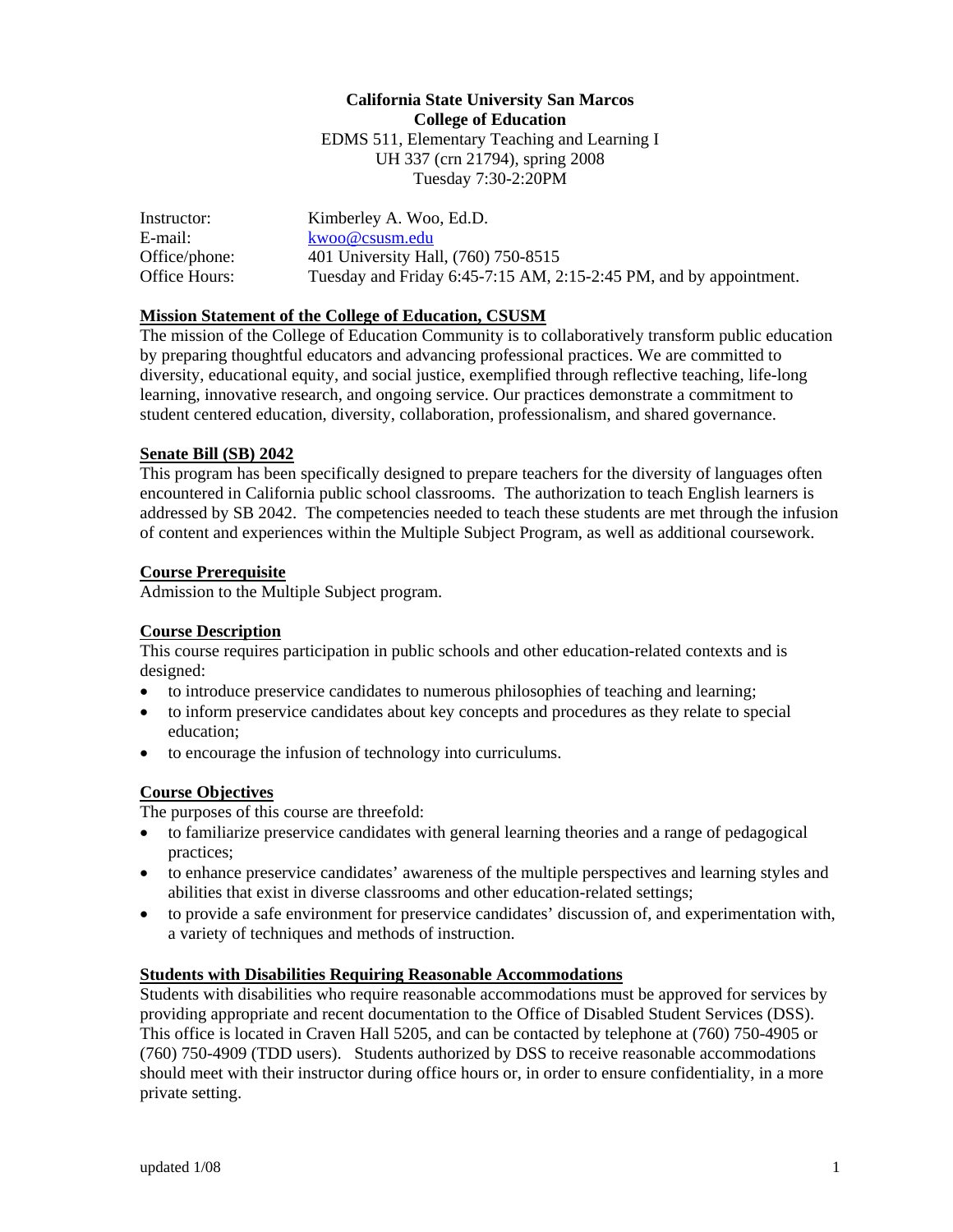## **Required Text**

- Grant, C. & Gillette, M. D. (2006). *Learning to teach everyone's children: Equity, empowerment, and education that is multicultural.* Belmont, CA: Thomson Higher Education.
- Turnbull, A. & Turnbull, R. (2007/2004). *Exceptional lives: Special education in today's schools*. Upper Sadlle River, NJ: Pearson.
- Villa, R., & Thousand, J. (2002). *Creating an inclusive school.* Alexandria, VA: ASCD**.**
- Wong, H.K. & Wong, R.T. (1998). *The first days of school: How to be an effective teacher.* Mountain View, CA: Harry K. Wong.
- **RETRIEVE ON-LINE (http://cnet.iste.org/)** International society for technology education. (2000). *National educational technology standards for students: Connecting curriculum and technology.* Washington, DC: U.S. Department of Education.

#### **CSUSM Academic Honesty Policy**

"Students will be expected to adhere to standards of academic honesty and integrity, as outlined in the Student Academic Honesty Policy. All written work and oral presentations assignments must be original work. All ideas/materials that are borrowed from other courses must have appropriate references to original sources. Any quoted material should give credit to the source and be punctuated with quotation marks.

Students are responsible for honest completion of their work including examinations. There will be no tolerance for infractions. If you believe there has been an infraction by someone in the class, please bring it to the instructor's attention. The instructor reserves the right to discipline any student for academic dishonesty in accordance with the general rules and regulations of the university Disciplinary action may include the lowering of grades and/or the assignment of a failing grade for an exam, assignment, or the class as a whole."

Incidents of Academic Dishonesty will be reported to the Dean of Students. Sanctions at the University level may include suspension or expulsion from the University.

#### **Plagiarism**

As an educator, it is expected that each student will do his/her own work, and contribute equally to group projects and processes. Plagiarism or cheating is unacceptable under any circumnastnaces. If you are in doubt about whether your work is paraphrased or plagiarized see the Plagiarism Prevention for Students website **http://library.csusm.edu/plagiarism/index/html**. If there are questions about academic honesty, please consult the University catalog.

#### **Grading Policy**

All students will come prepared to class; readings and homework assignments are listed on the dates on which they are due. Final grades for the course will be calculated according to the following total scores:

| 94-100\%=A<br>$77-79\% = C +$<br>$60-63\% = D$      |  |
|-----------------------------------------------------|--|
| $90-93\% = A$<br>Below 60% $=$ F<br>$74 - 76\% = C$ |  |
| $87-89\% = B +$<br>$70-73\% = C$                    |  |
| $84 - 86\% = B$<br>$67-69\% = D+$                   |  |
| $80 - 83\% = B$<br>$64-66\% = D$                    |  |

All required work is expected to be on time. One grade level will be deducted for each class meeting for which it is late (e.g., an "A" assignment that is submitted one class session late will be marked down to an A-). Unless prior instructor approval is secured, assignments will not be accepted three class sessions after which they are due. Life and death situations will be handled on a case-by-case basis, as determined by the instructor.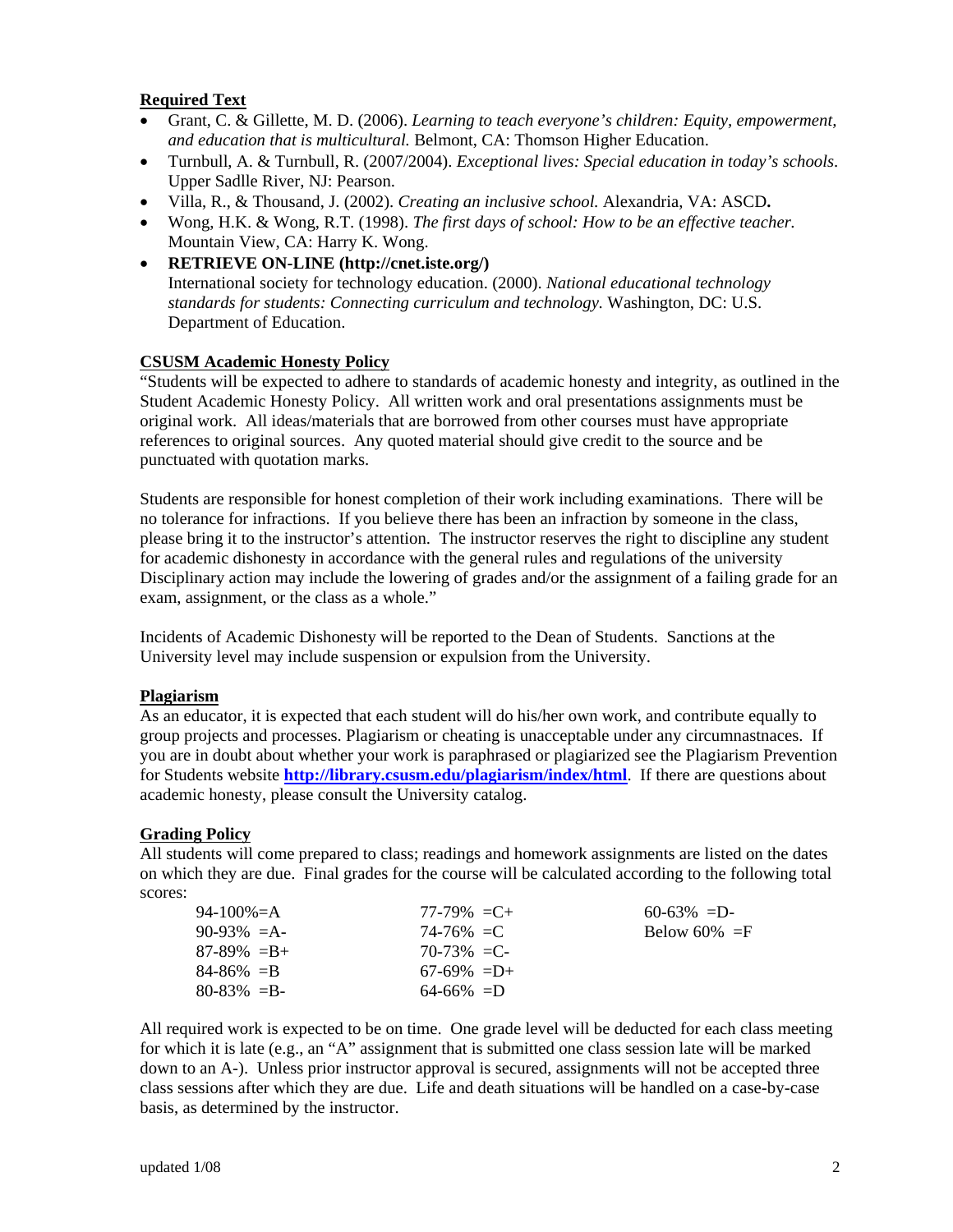It is expected that students will proofread and edit their assignments prior to submission. (Refer to American Psychological Association (APA) manual,  $5<sup>th</sup>$  edition, for guidance.) Neglecting to do so will impact the instructor's ability to read and understand the text**; the assignment's grade will be negatively affected as a result of this oversight.** 

Grading will also include a component of "professional demeanor." Students will conduct themselves in ways that are generally expected of those who are entering the education profession. This includes but is not limited to the following:

- On-time arrival to all class sessions;
- Advance preparation of readings and timely submission of assignments;
- Respectful participation in all settings (e.g., whole group, small group, in/outside of class);
- Carefully considered, culturally aware approaches to solution-finding.

#### **Writing**

In keeping with the All-University Writing Requirement, all 3 unit courses must have a writing component of at least 2,500 words (approximately 10 pages) which can be administered in the following assignments:

| 5%  |
|-----|
| 5%  |
| 10% |
| 5%  |
| 5%  |
| 20% |
|     |

### **College of Education attendance policy**

Due to the interactive nature of courses in the College, and the value placed on the contributions of every student, students are expected to prepare for, attend, and participate in all classes. For extenuating circumstances contact the instructors **before** class is missed, and make arrangements to make up what was missed. At minimum, a student must attend more than 80% of class time, or s/he may not receive a passing grade for the course. If a student misses two class sessions (equal to whole day, e.g., 7:30-2:20 PM) or is late (or leaves early) for more than three sessions, the highest possible grade earned will be a "C+". **Notification of absences does not automatically excuse them.**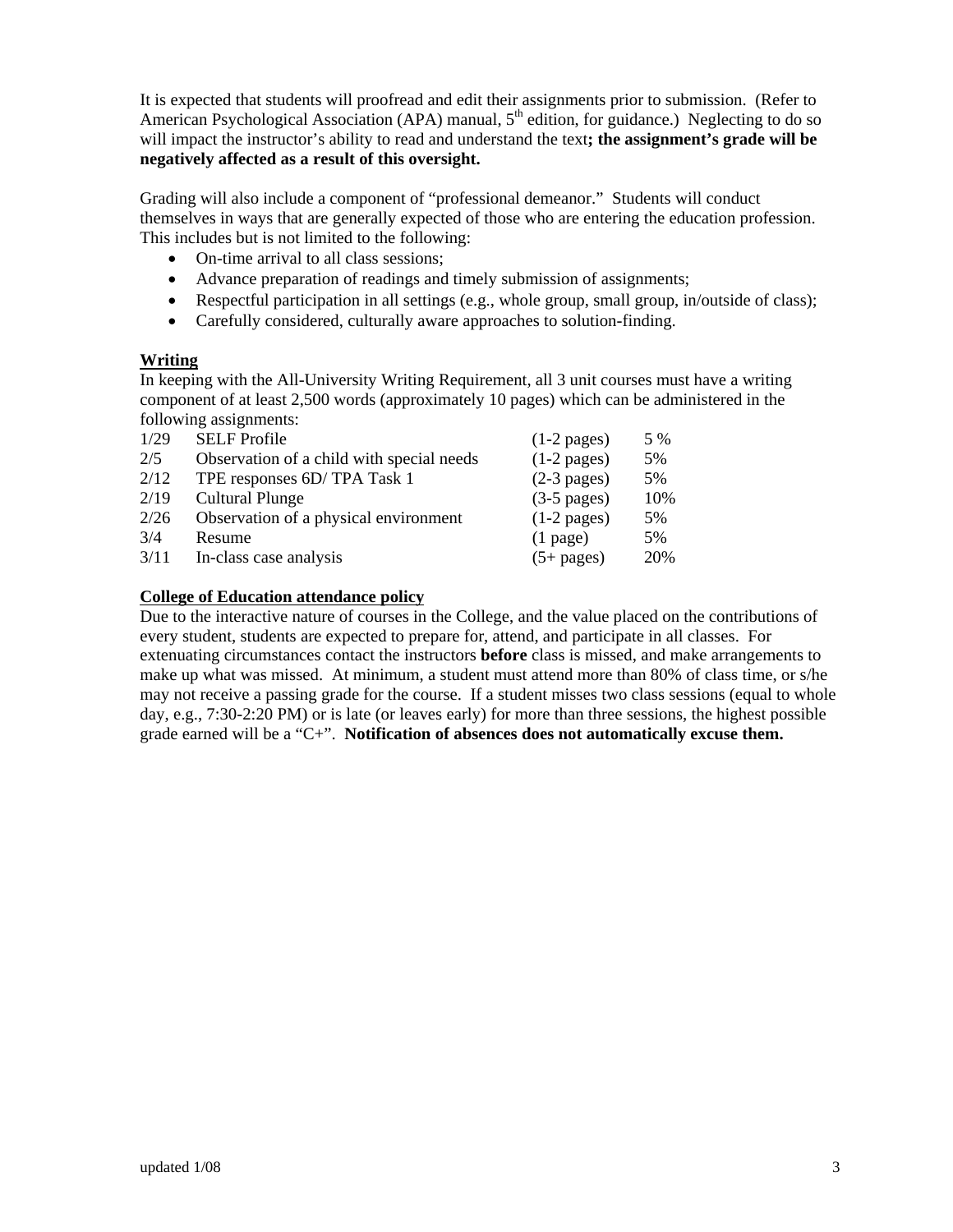### **Student Learning Outcomes**

The course objectives, assignments, and assessments have been aligned with the CTC standards for the Multiple Subject Credential. This course is designed to help teachers seeking a teaching credential to develop the skills, knowledge, and attitudes necessary to assist schools and district in implementing effective programs for all students. The successful candidate will be able to merge theory and practice in order to realize a comprehensive and extensive educational program for all students. You will be required to formally address the following TPEs in this course:

#### **TPE 6D - Special Education**

- o Articulates rationale for inclusive education for all students
- o Understands and applies principles of universal design to differentiate instruction
- o Develops modifications and adaptations in curriculum assessment and instruction for students with special needs
- o Understands of roles and responsibilities as members of SST & IEP Teams
- o Collaborates with others to plan, teach and assess students with special characteristics

#### **TPE 9 - Instructional Planning**

- o Consistently establishes short and long term goals
- o Develops sequences of instruction and connects the learning to the students' prior knowledge and student backgrounds, needs and abilities.
- o Selects strategies/activities/materials/resources that are appropriate for the students in that classroom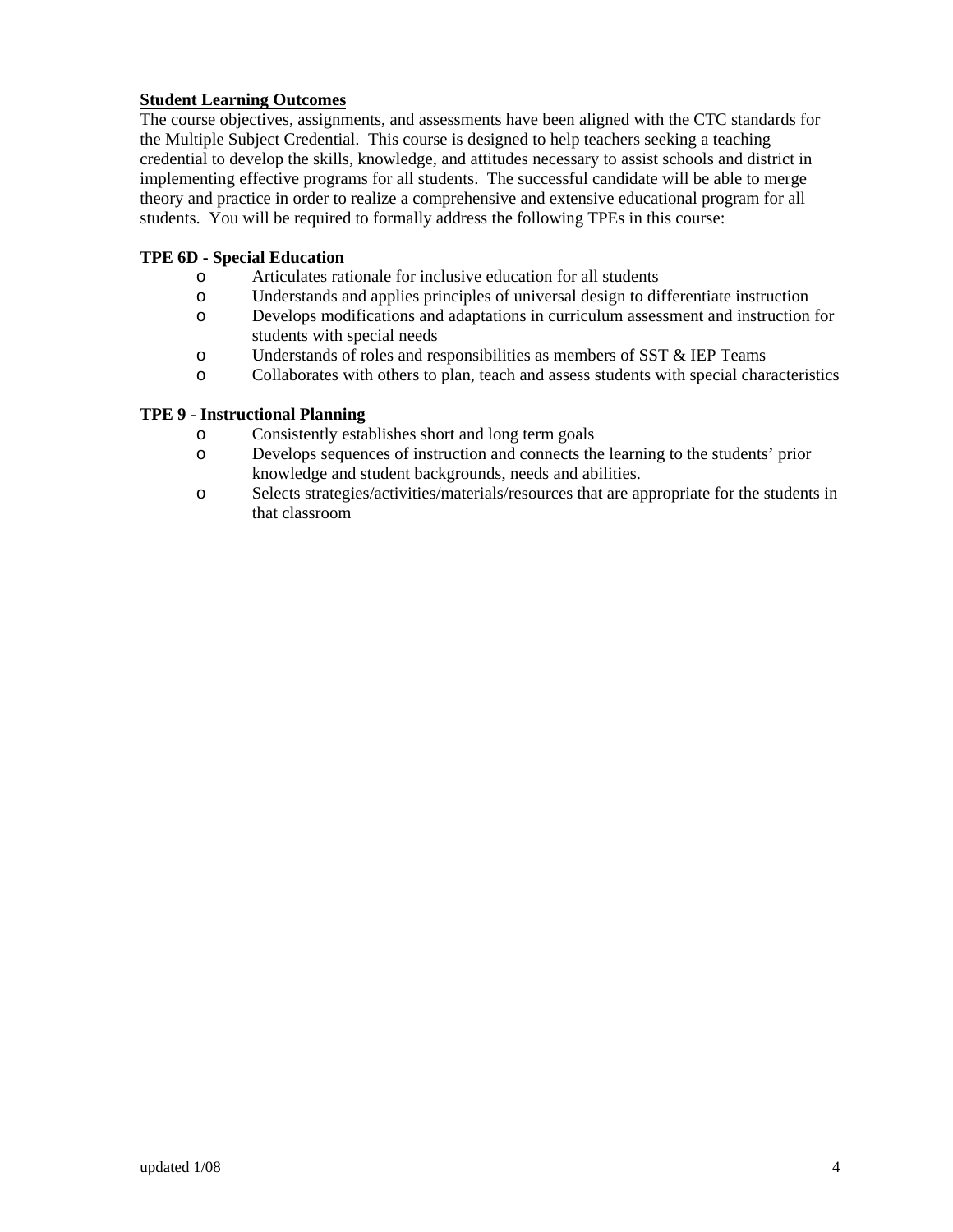| January 22 | <b>Introduction to course</b>                                                                                                                                                                                                                                                                    |
|------------|--------------------------------------------------------------------------------------------------------------------------------------------------------------------------------------------------------------------------------------------------------------------------------------------------|
|            | 1. Blue Socks                                                                                                                                                                                                                                                                                    |
|            | 2. "New Social Studies" sorting activity.                                                                                                                                                                                                                                                        |
|            | 3. SELF profile learning style.                                                                                                                                                                                                                                                                  |
|            | 4. Review syllabus and course requirements.                                                                                                                                                                                                                                                      |
|            | 5. Discuss class times, location, and attendance policy.                                                                                                                                                                                                                                         |
|            | 6. Introduce H. Gardner's theory of multiple intelligences.                                                                                                                                                                                                                                      |
|            | 7. Introduce generic lesson plan format.                                                                                                                                                                                                                                                         |
|            | 8. Begin creating criteria for peer teaching activities.                                                                                                                                                                                                                                         |
|            | Make preparations to teach a 5-minute lesson on any topic.<br>Bring enough materials for three "students." This activity will<br>occur during the next class, January 29.                                                                                                                        |
|            | Use the internet to learn more about one other educator's<br>$\bullet$<br>notion of "intelligence." Print 3 copies of the "article" and<br>bring to class on September 5.                                                                                                                        |
| January 29 | 1. 5-minute lesson teaching in small groups.                                                                                                                                                                                                                                                     |
|            | 2. Jigsaw activity regarding "intelligence."                                                                                                                                                                                                                                                     |
|            | a. Create a chart that summarizes main points.                                                                                                                                                                                                                                                   |
|            | b. Discuss positive/negative aspects of organizing information via<br>a chart.                                                                                                                                                                                                                   |
|            | c. Propose other ways to help organize information.                                                                                                                                                                                                                                              |
|            | 3. Review fundamentals of observation.                                                                                                                                                                                                                                                           |
|            | In groups of 3-4 students, go out onto campus and sketch a<br>a.<br>place. Note interactions, patterns of movement, and ways the<br>setting influenced interactions.<br>b. Share observations and discuss techniques.                                                                            |
|            | 4. Discuss TPA Task 1.                                                                                                                                                                                                                                                                           |
|            | 5. Time to work on scenarios $1 \& 2$                                                                                                                                                                                                                                                            |
|            | Self-profile of Learning Style (1-2 total pages)<br>٠                                                                                                                                                                                                                                            |
|            | Describe your learning style (1 paragraph). Recall one occasion<br>during which this style proved to be either a strength or weakness<br>in the particular learning.<br><b>ISTE</b><br>*Overall Introduction (pp.1-2)<br>*Section 1, Integrating technology in General Education<br>$(pp.43-51)$ |
|            | *Language Arts (pp. 132-140)                                                                                                                                                                                                                                                                     |
|            | *Math (pp. $141-150$ )                                                                                                                                                                                                                                                                           |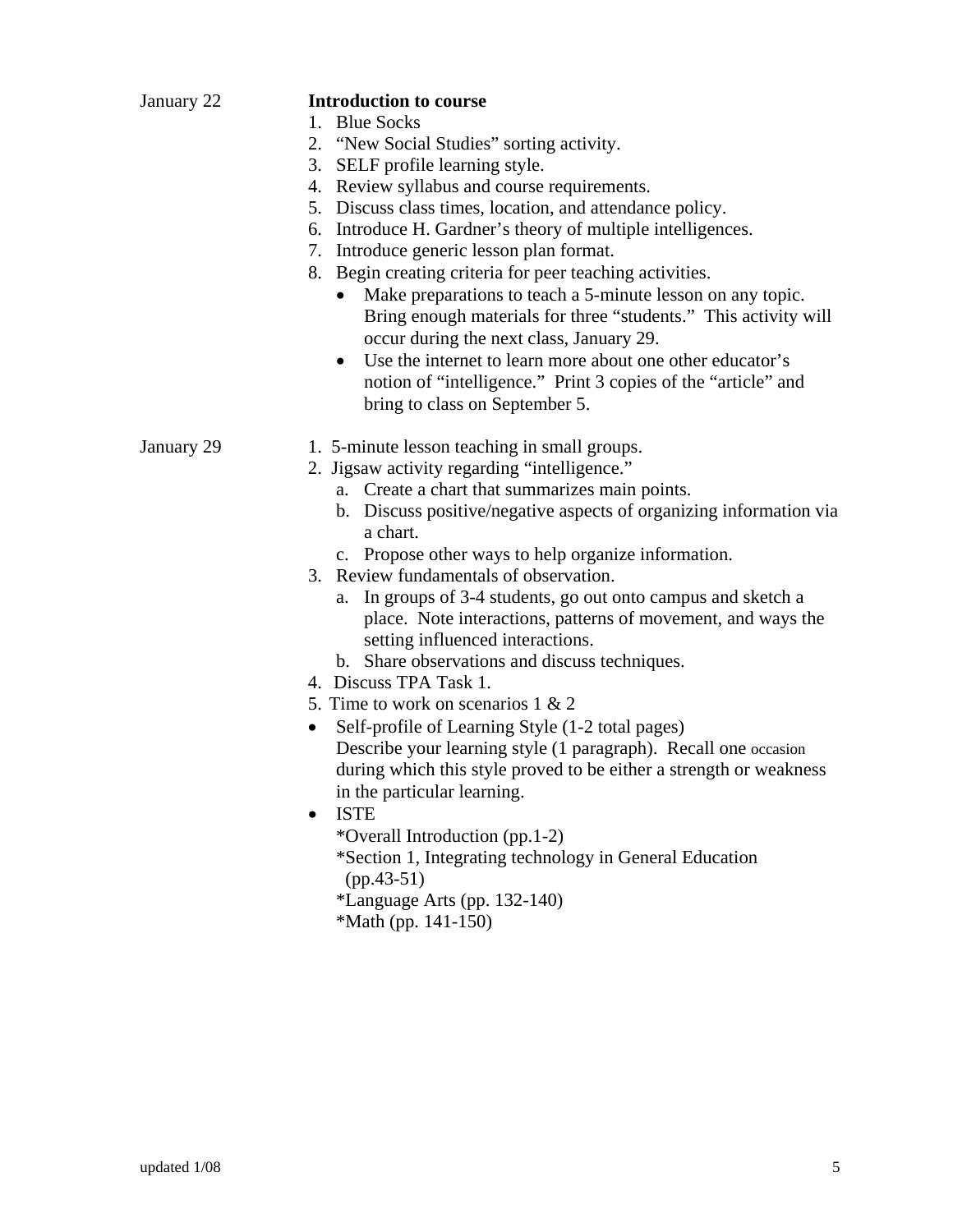| February 5  | 1. Introduce Student Study Team (SST) process.<br>2. Show video of SST.<br>3. Highlight key elements of SST.<br>4. Select characteristics of "student" for SST scenarios.<br>5. Work in small groups on SST scenarios.<br>6. Small group simulated SST presentations to whole class.<br>7. Debrief SST process as a whole group.<br>8. Introduce Taskstream (demonstration in the computer lab,<br>location to be announced).<br>9. Discuss TPE 6D and 9 response, format, and rubric.<br>10. Pros and cons of hard copy portfolios and electronic portfolios.<br>11. Time to work on TPE 6D and 9.<br>http://lynx.csusm.edu/coe/eportfolio/index.asp<br>This will take you to the CSUSM COE website where you will<br>get help with how to create your electronic portfolio and<br>information on the required elements.<br>http://www.taskstream.com<br>$\bullet$<br>This is the Taskstream home page where you will register for<br>Taskstream and return to when working on your electronic<br>portfolio.<br>Observation of special needs (3-5 pages)<br>$\bullet$<br>a. Briefly describe context of observation (1-2 paragraphs).<br>b. Briefly describe child and particular special need<br>$(1-2$ paragraphs).<br>c. Describe ways in which other students, the teacher, and the<br>setting supported, ignored, and/or negatively impacted this<br>child's school experience.<br>Wong & Wong (Units A & B), optional Wong Unit C |
|-------------|------------------------------------------------------------------------------------------------------------------------------------------------------------------------------------------------------------------------------------------------------------------------------------------------------------------------------------------------------------------------------------------------------------------------------------------------------------------------------------------------------------------------------------------------------------------------------------------------------------------------------------------------------------------------------------------------------------------------------------------------------------------------------------------------------------------------------------------------------------------------------------------------------------------------------------------------------------------------------------------------------------------------------------------------------------------------------------------------------------------------------------------------------------------------------------------------------------------------------------------------------------------------------------------------------------------------------------------------------------------------------------------------------------------------------------------|
| February 12 | 1. In small groups review oaths and codes from various professions.<br>2. Highlight similarities and differences among professions.<br>Define "professionalism for teachers."<br>3. Discuss professional attire and behavior within cultural contexts.<br>4. Introduce case analysis approach, a strategy for solution finding.<br>5. Practice case analysis techniques in small groups.<br>6 Projectorm wave in which solution finding process of case analysis                                                                                                                                                                                                                                                                                                                                                                                                                                                                                                                                                                                                                                                                                                                                                                                                                                                                                                                                                                         |

- 6. Brainstorm ways in which solution-finding process of case analysis can be incorporated into curriculum.
	- TPE 6D and 9 posted by 5PM.
	- Grant & Gillette (chapters 2)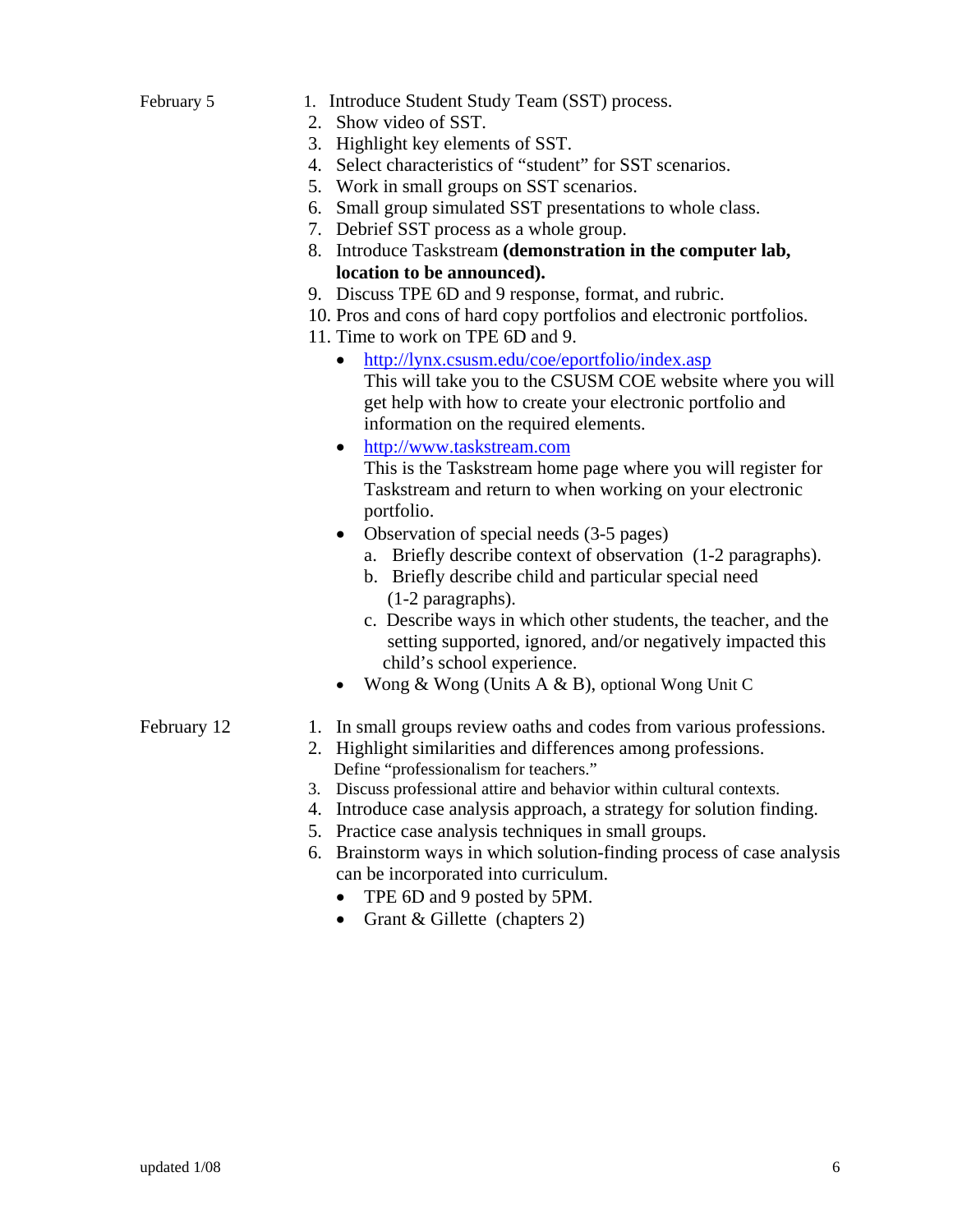|             | 1. Share Cultural Plunge experiences.                                                                                                                                                                                                                                                                                                                                                                                                                                                                                                                                                                                                                               |
|-------------|---------------------------------------------------------------------------------------------------------------------------------------------------------------------------------------------------------------------------------------------------------------------------------------------------------------------------------------------------------------------------------------------------------------------------------------------------------------------------------------------------------------------------------------------------------------------------------------------------------------------------------------------------------------------|
|             | 2. Discuss ways in which "culture (broadly defined) impacts the                                                                                                                                                                                                                                                                                                                                                                                                                                                                                                                                                                                                     |
|             | classroom, school, larger learning community.<br>3.                                                                                                                                                                                                                                                                                                                                                                                                                                                                                                                                                                                                                 |
|             | As a group, try to compile a list of ten items/aspects of<br>4.                                                                                                                                                                                                                                                                                                                                                                                                                                                                                                                                                                                                     |
|             | professions/professionalism.                                                                                                                                                                                                                                                                                                                                                                                                                                                                                                                                                                                                                                        |
|             | 5. Distribute and review Professionalism criteria from Poway.                                                                                                                                                                                                                                                                                                                                                                                                                                                                                                                                                                                                       |
|             | <b>6.</b> Share internet research findings.                                                                                                                                                                                                                                                                                                                                                                                                                                                                                                                                                                                                                         |
|             | 7. Create Disabilities characteristics matrix chart.                                                                                                                                                                                                                                                                                                                                                                                                                                                                                                                                                                                                                |
|             | Cultural Plunge (3-5 total pages).                                                                                                                                                                                                                                                                                                                                                                                                                                                                                                                                                                                                                                  |
|             | 1. Describe the overall setting of the "unfamiliar" culture<br>(e.g., race/ethnicity, disabilities, gender, sexuality,<br>religious, social/economic) (1-2 paragraphs).<br>2. Briefly describe the meaningful interaction(s) an<br>individual(s) from this culture (1-2 paragraphs).<br>3. Discuss one-three similarities/differences between the<br>individual's(s) perspective(s)/abilities and your own.<br>4. Propose and discuss one to three (see above point)<br>strategies that might be used in learning environments to<br>(contd.)<br>accommodate these differences.<br>Bring Turnbull & Turnbull text to class.<br>Turnbull & Turnbull (chapter 1)<br>٠ |
|             |                                                                                                                                                                                                                                                                                                                                                                                                                                                                                                                                                                                                                                                                     |
| February 26 | 1. Discuss classroom management and theories.<br>2. Role-play management scenarios.<br>3. Debrief and discuss effectiveness. Consider context specifics.<br>4. Discuss observations of physical environment in classrooms.<br>5. Brainstorm ways to establish a "safe" classroom environment.<br>6. Discuss ways in which classroom rules from observation sites<br>promote/hinder classroom "safety."<br>7. Distribute and discuss "classroom safety" ideas from Poway                                                                                                                                                                                             |
|             | district.                                                                                                                                                                                                                                                                                                                                                                                                                                                                                                                                                                                                                                                           |
|             |                                                                                                                                                                                                                                                                                                                                                                                                                                                                                                                                                                                                                                                                     |
|             | 8. Show video clip from Wong & Wong.                                                                                                                                                                                                                                                                                                                                                                                                                                                                                                                                                                                                                                |
|             | 9. Define resume and C.V.                                                                                                                                                                                                                                                                                                                                                                                                                                                                                                                                                                                                                                           |
|             | 10. Work in small groups- peer edit resumes.                                                                                                                                                                                                                                                                                                                                                                                                                                                                                                                                                                                                                        |
|             | Bring a list of classroom rules from the room you are<br>observing.                                                                                                                                                                                                                                                                                                                                                                                                                                                                                                                                                                                                 |
|             |                                                                                                                                                                                                                                                                                                                                                                                                                                                                                                                                                                                                                                                                     |
|             | Bring four hard copies of your resume to class.<br>Observation of physical environment (Sketch plus 1-2 total<br>$\bullet$<br>pages)<br>a. Sketch the physical layout of the classroom (e.g., desks,<br>chairs, windows, doors, blackboard, cubbies, closet, resource<br>storage, bulletin boards, lighting, ventilation, sound etc.)<br>b. Discuss one to three aspects about the classroom's<br>physical environment and ways it/they may positively,<br>negatively (or a mixture of both) influence the context and<br>student performance.                                                                                                                      |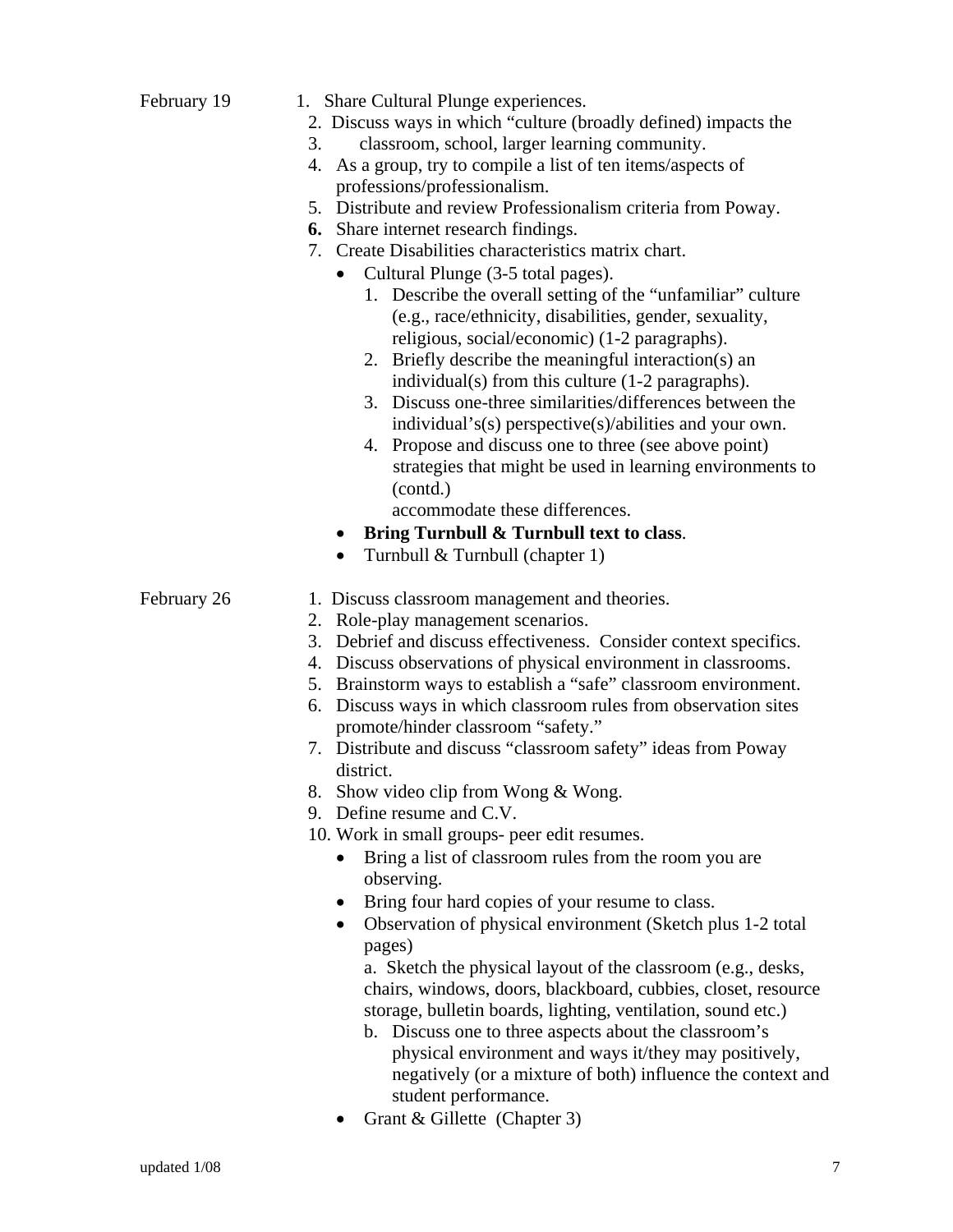| March 4  | 1. Mock interviews.<br>2. Debrief after each interview.<br>Answer questions related to case analysis process.<br>3.<br>Trip to the library to learn about Kellogg education-related<br>4.<br>resources (e.g., Hansen, "L"call number). |
|----------|----------------------------------------------------------------------------------------------------------------------------------------------------------------------------------------------------------------------------------------|
|          | Come to class in "professional attire"<br>$\bullet$                                                                                                                                                                                    |
|          | Review California Standards for the teaching profession<br>$\bullet$<br>http://www.ctc.ca.gov/cstpublication/cstpreport.html<br>Villa & Thousand (Chapter 6)<br>Submit one copy of an edited resume                                    |
| March 11 |                                                                                                                                                                                                                                        |
|          | 1. Complete case analysis in-class.                                                                                                                                                                                                    |
|          | 2. Eye of the Storm video.                                                                                                                                                                                                             |
|          | 3. Discuss as a class, "Do you feel Jane Elliot's approach to<br>facilitating personal growth was acceptable for $3rd$ graders?"                                                                                                       |
|          | 4. Discuss the use of role-playing and simulations.                                                                                                                                                                                    |
|          | Course evaluations.<br>5.                                                                                                                                                                                                              |
|          | 6. Celebration $\odot$                                                                                                                                                                                                                 |
|          |                                                                                                                                                                                                                                        |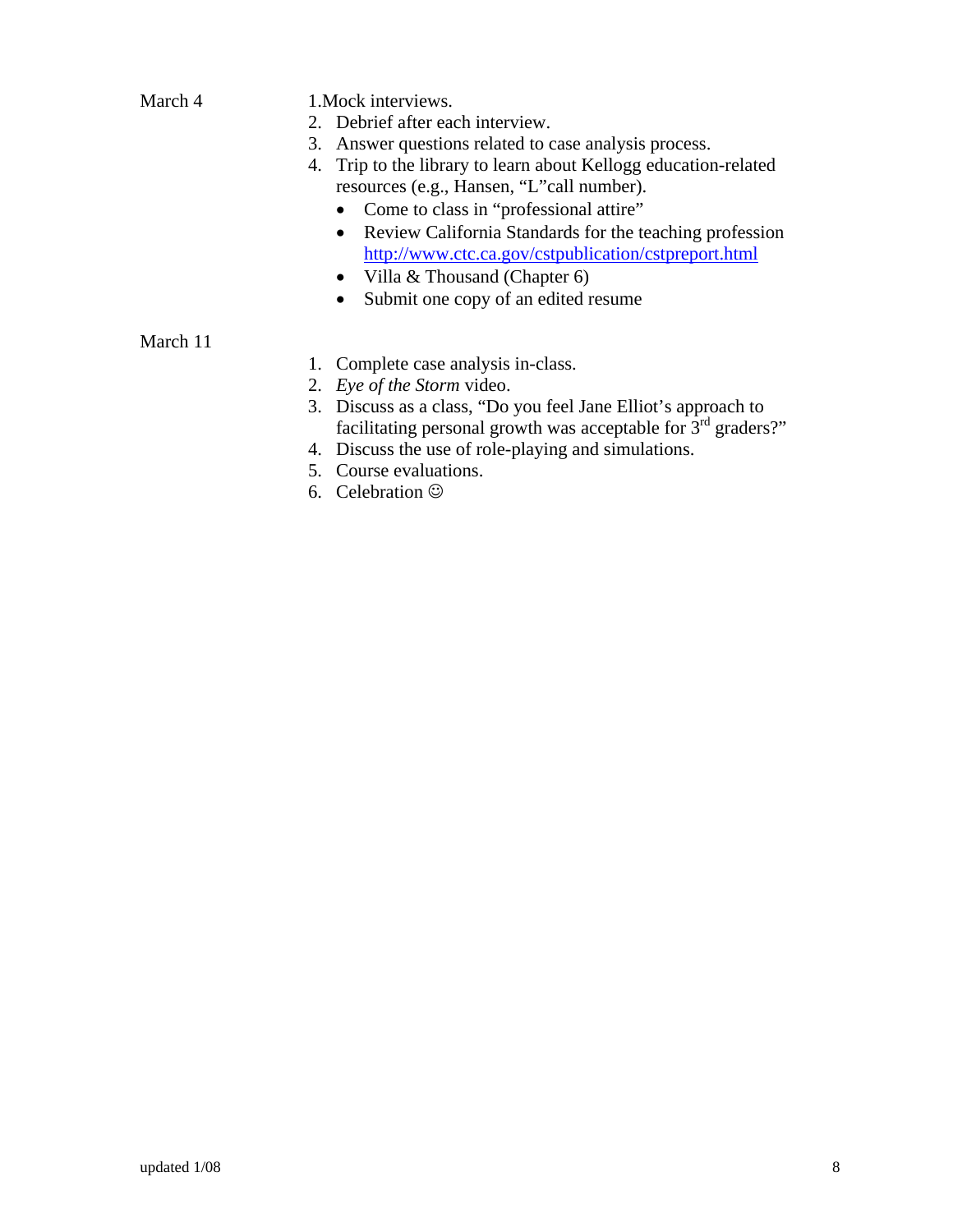(print student's name AND e-mail) (land line/cell phone numbers )

| <b>Attendance/participation (16%)</b> Notes |                        |                                                                                |                                                                               |
|---------------------------------------------|------------------------|--------------------------------------------------------------------------------|-------------------------------------------------------------------------------|
|                                             |                        |                                                                                | $1/22$ (am) (pm)                                                              |
| 1/29                                        |                        | $\frac{1}{\text{min}}$ (am) $\frac{1}{\text{min}}$ (pm) $\frac{1}{\text{min}}$ |                                                                               |
|                                             |                        |                                                                                | $2/5$ (am) (am) (pm)                                                          |
| 2/12                                        | $\frac{1}{2}$ (am)     |                                                                                | $\begin{array}{c} \hline \text{(pm)} \end{array}$                             |
|                                             |                        |                                                                                | $2/19$ (am) (pm)                                                              |
| 2/26                                        | $\frac{\ }{}$ (am)     | $\rule{1em}{0.15mm}$ (pm)                                                      |                                                                               |
| 3/4                                         | $\frac{1}{2}$ (am)     |                                                                                | $\begin{array}{ccc} \hline \text{(pm)} & \text{---} & \text{---} \end{array}$ |
| 3/11                                        | $\frac{1}{\text{tan}}$ | $\frac{1}{\text{pm}}$                                                          |                                                                               |

\_\_\_\_\_\_\_\_\_\_\_\_\_\_\_\_\_\_\_\_\_/ \_\_\_\_\_\_\_\_\_\_\_\_\_\_\_\_\_ \_\_\_\_\_\_\_\_\_\_\_\_\_\_\_\_\_\_\_\_\_\_\_\_\_\_

# **Professional demeanor (4%)**  $(4\%)$

# **Individual assignments (55%)**

| Due Date | Assignment                              | Grade    |
|----------|-----------------------------------------|----------|
| 1/29     | SELF profile                            | (5%)     |
| 2/5      | Observation of child with special needs | (5%)     |
| 2/12     | Responses to TPE 6D and 9               | (5%)     |
| 2/19     | Cultural Plunge                         | $(10\%)$ |
| 2/26     | Observation of physical environment     | (5%)     |
| 3/4      | Resume                                  | (5%)     |
| 3/11     | In-class case analysis                  | $(20\%)$ |

## **Group assignment (25%)**

| 2/5      | SST activity/chart/role play | (5%)     |
|----------|------------------------------|----------|
| On-going | Peer teaching                | $(20\%)$ |

| <b>Total</b> | $(100\%)$ |
|--------------|-----------|
|--------------|-----------|